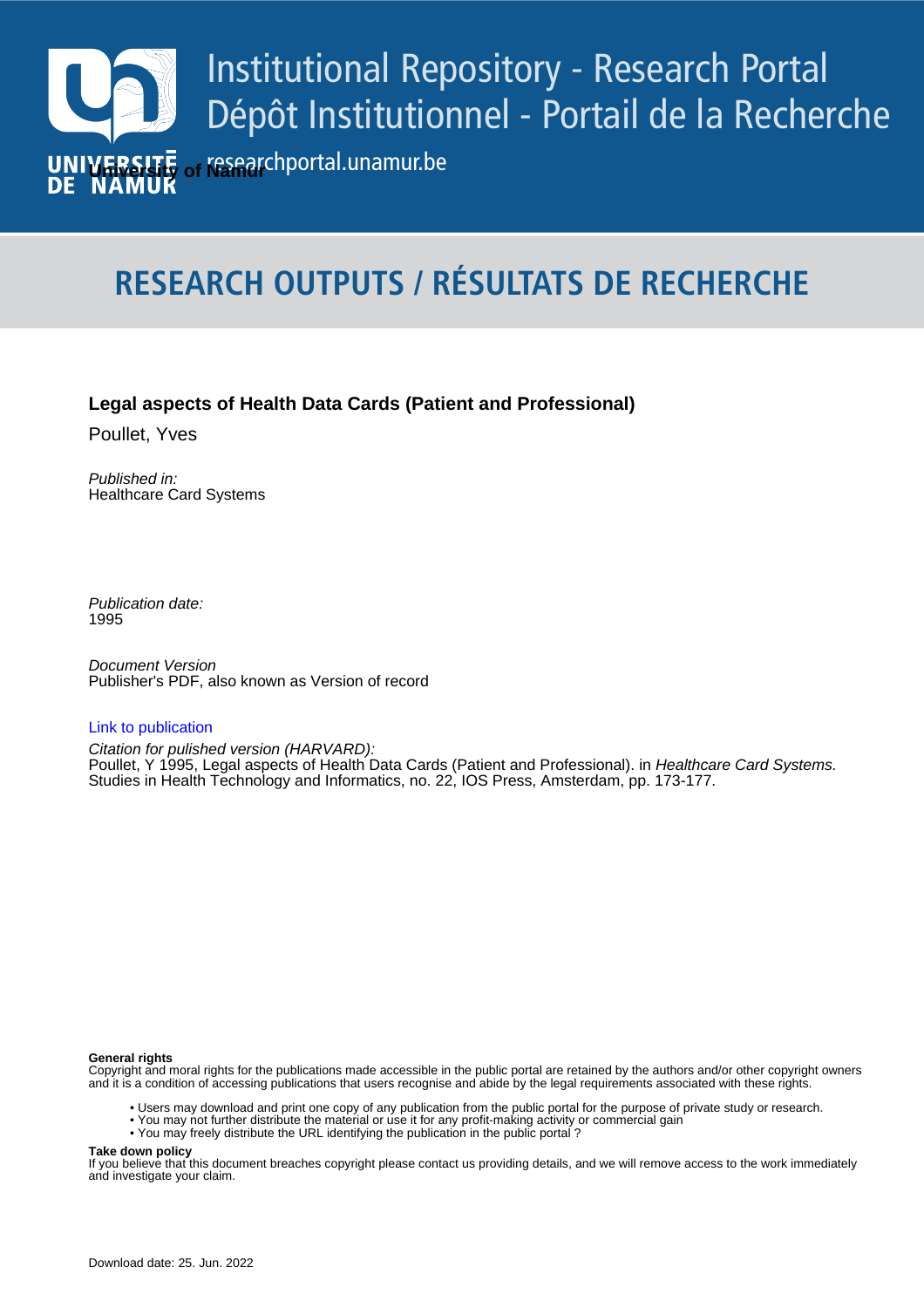# LEGAL ASPECTS OF HEALTH DATA CARDS (PATIENT AND PROFESSIONAL)

ċ,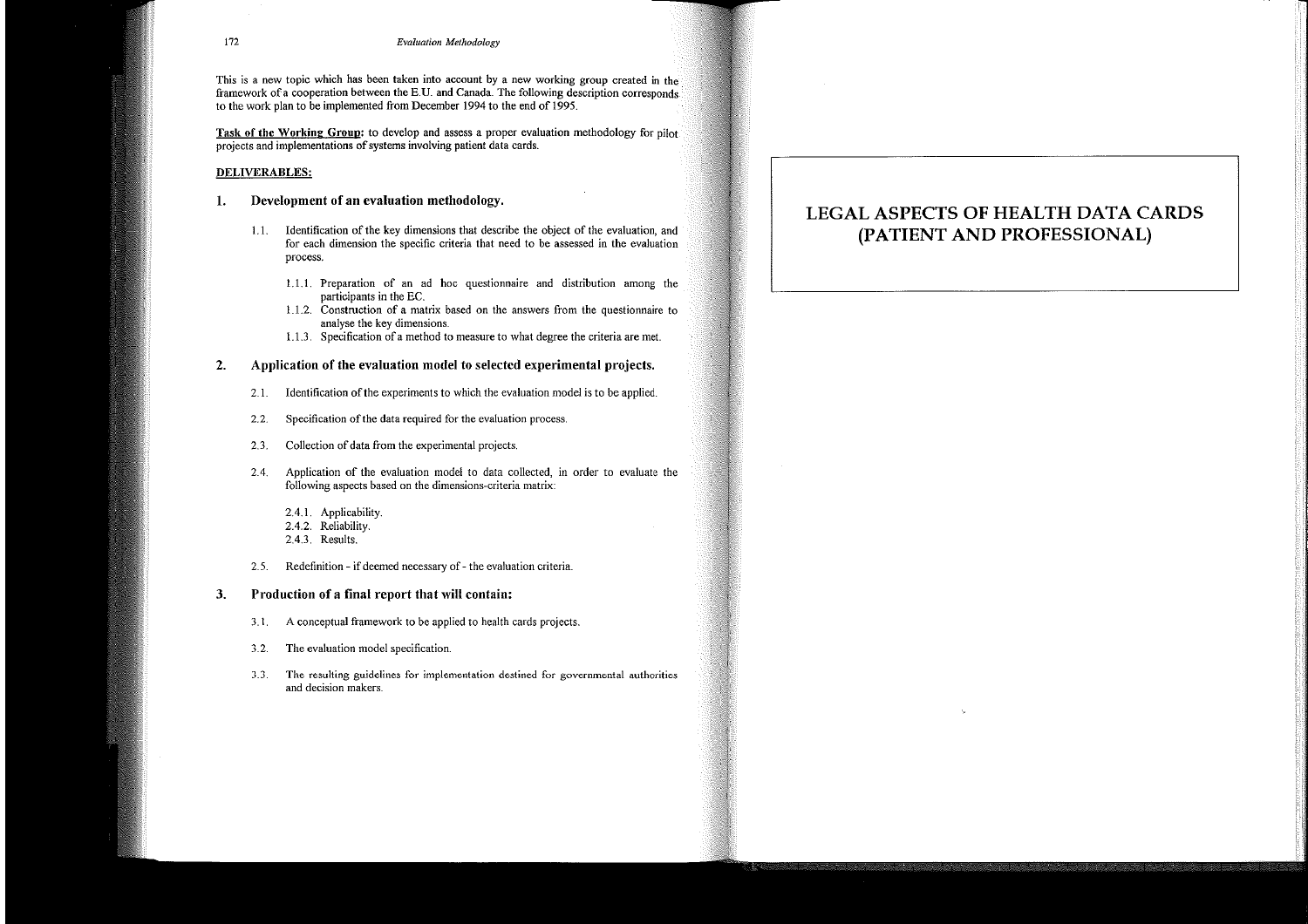## **TABLE OF CONTENTS**

| <b>1. CONTEXT OF THE REPORT</b> | 175     |
|---------------------------------|---------|
| 2. PRIVACY REGULATIONS          | $175 -$ |
| <b>3. PROFESSIONAL SECRECY</b>  | 176     |
| 4. LIABILITY                    | 177     |
| <b>5. ADDITIONAL TOPICS</b>     | 177     |

## 1. Context of the report

A large number of legal questions have been raised by the different working groups and justifies the fact that the present working group has amongst its different missions, an analysis of the legal framework for medical data cards.

This legal environment has to take into account the fact that the card might have different functions: the card can serve administrative purposes only or if it is a medical record, it can contain only « emergency » data or data related to specific diseases. The card can either be used as an interface with other data bases or be considered as an autonomous data base. As regards the holder of the card, one has to distinguish between the patient data cards and the health professional data cards.

Medical data cards are of interest to a certain number of persons. Each group has a specific interest:

- firstly, the users of the service, the parties to the basic transactions health care personnel (physicians, nurses, etc.) and patients;
- secondly, the providers of the service, those who issue the cards (industrial supplier, hospital, trust centers, social security administration, etc.);
- thirdly, persons peripheral to these relationships (laboratories, pharmacists, government authorities for statistical purposes, employers, etc.).

The role of the law is to organize the relationships between all these actors, taking into account the legitimate needs of each and the risks created by this new instrument.

## 2. Privacy Regulations

In the first place, we have to highlight the general principles of the privacy regulations enacted (most of the European countries and Quebec have a privacy regulation derived from Council of Europe Convention) or proposed (particularly the European Directive on Privacy) together with the ethics of professional secrecy sanctioned by criminal provisions in most of our countries.

In that context, the legal report will also have to take into account different texts, codes of behaviour or recommendations issued by the Council of Europe (e.g. the Council of Europe recommendation on automated data banks in the medical sector) or by national privacy authorities like the French Commission Nationale Informatique et Liberté or the Quebecian Privacy Commission.

Considering these regulations, the significance of certain concepts and of certain principles has to be highlighted. In particular, it is necessary to determine who owns the medical data card. The following principles have to be taken into account:

- · Personal data have to be obtained and processed fairly (art. 5a of Council of Europe Convention  $n^{\circ}108$ ;
- Personal data must be stored for specific and legitimate purposes and not used in a way incompatible with those purposes (art. 5b Council of Europe Convention n°108);